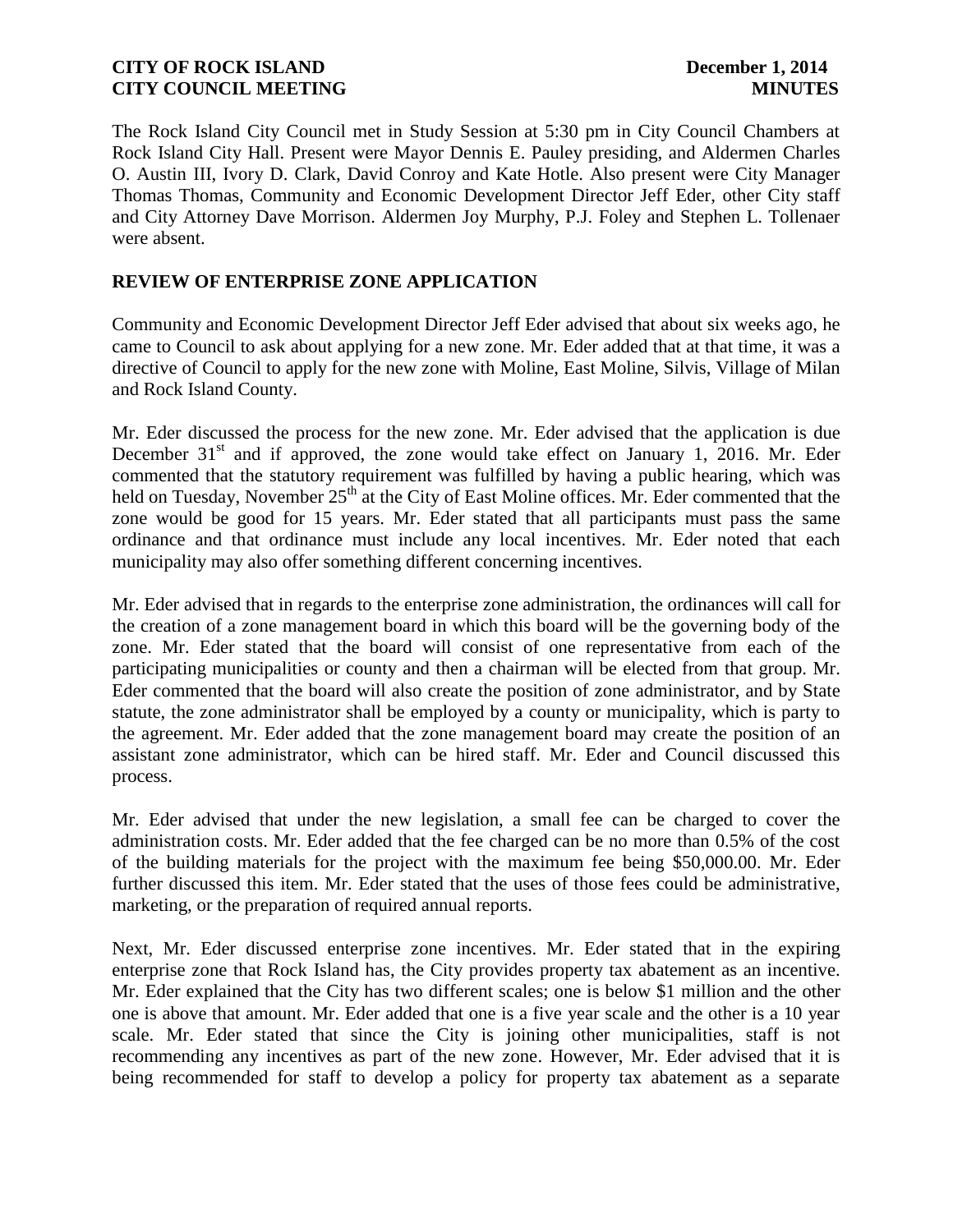incentive. Mr. Eder added that the City is the only municipality that offers property tax abatement. Mr. Eder further discussed property tax abatement as it related to the enterprise zone.

Mr. Eder discussed State incentives. Mr. Eder explained that there is a State exemption on sales tax on building materials. Mr. Eder commented that there is also a utility tax exemption, investment tax exemption and corporate contribution deductions. Mr. Eder further discussed the exemptions. Mr. Eder explained that the next step would be to approve an ordinance establishing the enterprise zone so that Bi-State can finish the application. Mr. Eder added that he is proposing to bring that ordinance back on December  $8<sup>th</sup>$  for Council consideration. Mr. Eder noted that all of the other participating entities must pass the same ordinance, which will happen in the next two weeks, and then Bi-State will submit the application before the end of the year.

Council further discussed Mr. Eder's presentation.

# **PROPOSED 1ST STREET TIF**

Mr. Eder advised that this would be a new TIF District, which consists of  $1<sup>st</sup>$  Street between  $6<sup>th</sup>$ and  $18<sup>th</sup>$  Avenue. Mr. Eder discussed various issues regarding  $1<sup>st</sup>$  Street, which included; the condition of  $1<sup>st</sup>$  Street, the cost of demolishing old structures, potential environmental mitigation and promoting business expansion and retention in this area. Mr. Eder referred to the map and discussed the companies that are included in the area. Various companies discussed included; Del's Metals, the Rock Island Lubricant Company, the City street garage, the former Norcross site and the new Norcross building.

Mr. Eder then discussed the former Norcross Site. Mr. Eder stated that this building is in very poor condition and unsafe structurally. Mr. Eder added that it is on the market and there has been a little interest in it, but it will take City involvement to get this property redeveloped. Mr. Eder noted that this is a nice 20 acre piece of property. Mr. Eder indicated that the TIF district would give the City a mechanism to potentially pay for  $1<sup>st</sup>$  Street and an incentive for a company to come in to redevelop this 20 acre site. Mr. Eder showed photos of various angles of the poor condition that  $1<sup>st</sup>$  Street is in. Council discussed the condition of  $1<sup>st</sup>$  Street.

Mr. Eder stated that he would like to hire a TIF consultant to do the required studies in which the cost could be charged back to the TIF once it is established. Council and Mr. Eder further discussed the process for establishing the TIF as well as possible projects once the TIF is established. Mr. Eder commented that this is a brownfield area in need of redevelopment. Council and Mr. Eder also discussed the proposed TIF as it related to the school district.

# **HARD HAT BALLOT DISTRIBUTION**

Renaissance Rock Island President Brian Hollenback distributed ballots to Council for the Hard Hat Awards that will be held on December 3, 2014. Council voted and returned their ballots to Mr. Hollenback.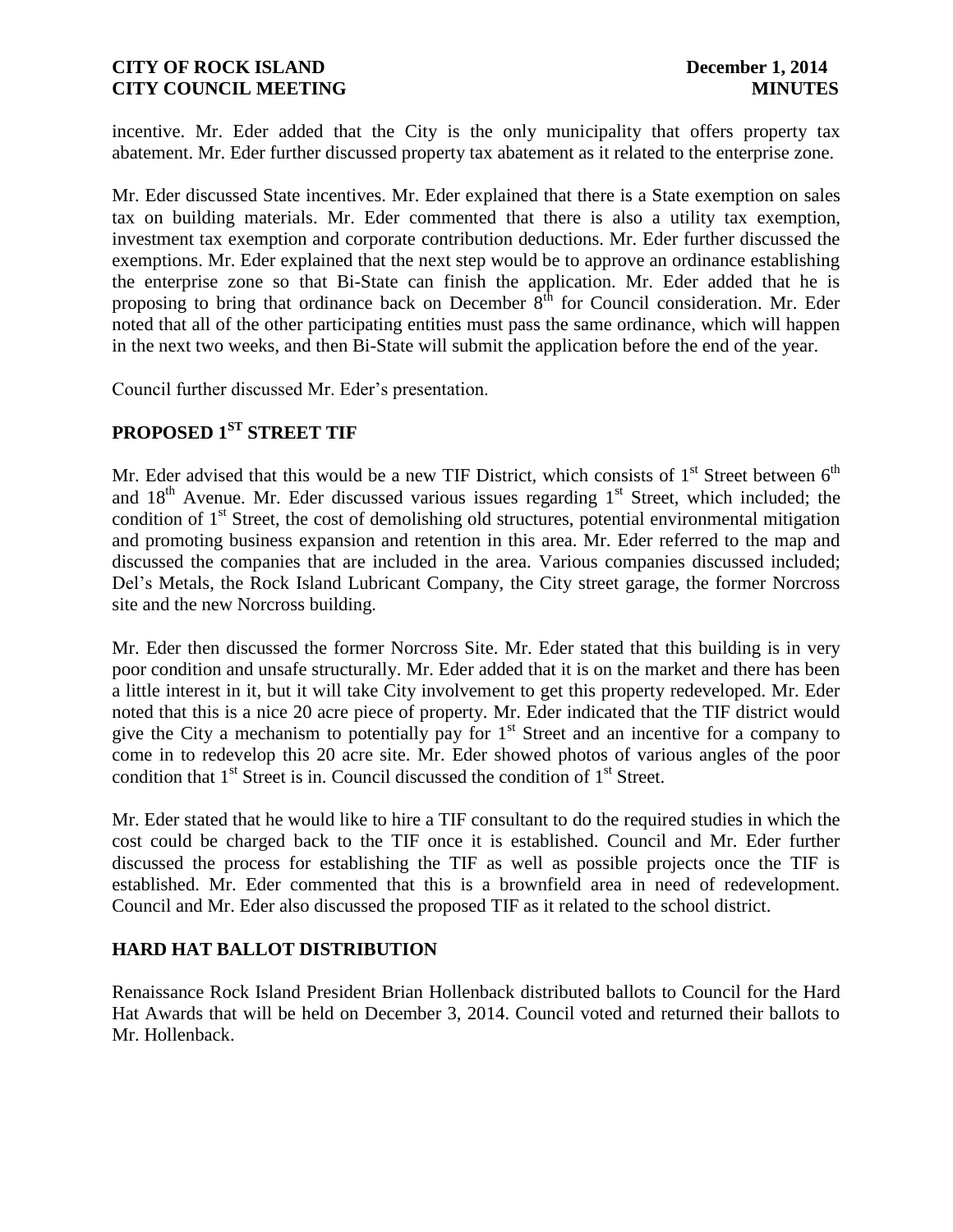#### **ADJOURNMENT**

A motion made by Alderman Clark and seconded by Alderman Hotle to adjourn the meeting carried by the following Aye and No vote. Those voting Aye being; Alderman Austin, Alderman Clark, Alderman Conroy and Alderman Hotle; those voting No, none. The meeting was adjourned at 6:04 pm.

Aleisha L. Patchin, City Clerk

 $\frac{1}{2}$  ,  $\frac{1}{2}$  ,  $\frac{1}{2}$  ,  $\frac{1}{2}$  ,  $\frac{1}{2}$  ,  $\frac{1}{2}$  ,  $\frac{1}{2}$  ,  $\frac{1}{2}$  ,  $\frac{1}{2}$  ,  $\frac{1}{2}$  ,  $\frac{1}{2}$  ,  $\frac{1}{2}$  ,  $\frac{1}{2}$  ,  $\frac{1}{2}$  ,  $\frac{1}{2}$  ,  $\frac{1}{2}$  ,  $\frac{1}{2}$  ,  $\frac{1}{2}$  ,  $\frac{1$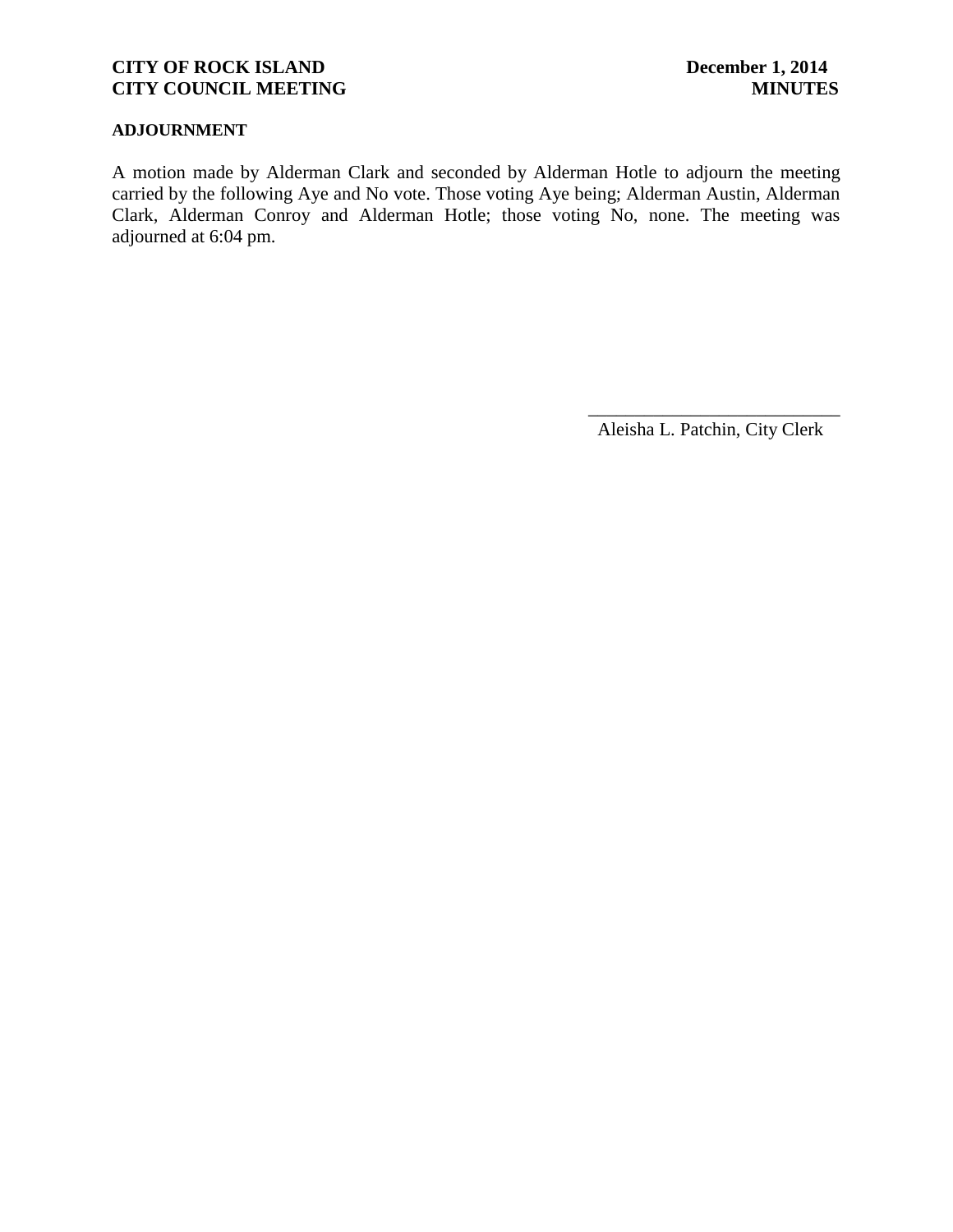Rock Island City Council met in regular session at 6:45 pm in Council Chambers of Rock Island City Hall. Present were Mayor Dennis E. Pauley presiding, and Aldermen Joy Murphy, Charles O. Austin III, Ivory D. Clark, David Conroy, P.J. Foley, Stephen L. Tollenaer and Kate Hotle. Also present were City Manager Thomas Thomas and City Attorney Dave Morrison.

#### Introductory Proceedings

Mayor Pauley called the meeting to order and led in the Pledge of Allegiance. Alderman Foley gave the Invocation.

# Agenda Item #5 **Minutes of the meeting of November 10, 2014, November 17, 2014 and November 24, 2014.**

A motion was made by Alderman Austin and seconded by Alderman Conroy to approve the Minutes of the meeting of November 10, 2014, November 17, 2014 and November 24, 2014 as printed. The motion carried by the following Aye and No vote; those voting Aye being; Alderman Murphy, Alderman Austin, Alderman Clark, Alderman Conroy, Alderman Foley, Alderman Tollenaer and Alderman Hotle; those voting No, none.

### Agenda Item #6 **Update Rock Island by Mayor Pauley.**

Mayor Pauley advised that the College Hill District Holiday Walk will be Thursday, December 4, 2014 from 5:00 pm to 8:00 pm. There will be a visit from Santa, carolers, tree lighting, shopping, hot chocolate and more.

Mayor Pauley stated that you can see the beautiful, historic Hauberg Mansion come alive with holiday cheer at the 47<sup>th</sup> annual Winter in Bloom open house Sunday, December 7, 2014 from 12:00 pm to 4:00 pm. Free refreshments, live music, children's activities, a scavenger hunt through the many rooms (for prizes!), one-of-a-kind Poinsettia Tree, and a special visit from Frozen's Queen Elsa & Princess Anna make this a unique experience you won't want to miss! Free admission.

Mayor Pauley advised that the Martin Luther King Jr. Community Center's 38<sup>th</sup> Annual Children's Christmas Party will be on Wednesday, December 17, 2014. Mayor Pauley added that the program provides wrapped gifts, books and treats for Rock Island/Milan children, ages 3 to12 years, whose families are in need of assistance during the holiday season. Interested parents need to register at the King Center by Friday, December 12, 2014. Registration is required. Volunteers interested in helping with gift wrapping for the King Center Children's Christmas Party can help on Saturday, December 13<sup>th</sup> from 9:00 am until task is completed. For more information, please call (309) 732-2999.

Mayor Pauley stated that a call for nominations has been made for the 2014 Mark W. Schwiebert Sustainability Leadership Award. Recall that this award was created in 2009 by the City's Advanced Technology & Sustainability Consortium (ATSC). It recognizes a business, organization, or individual that has demonstrated outstanding leadership in the area of green or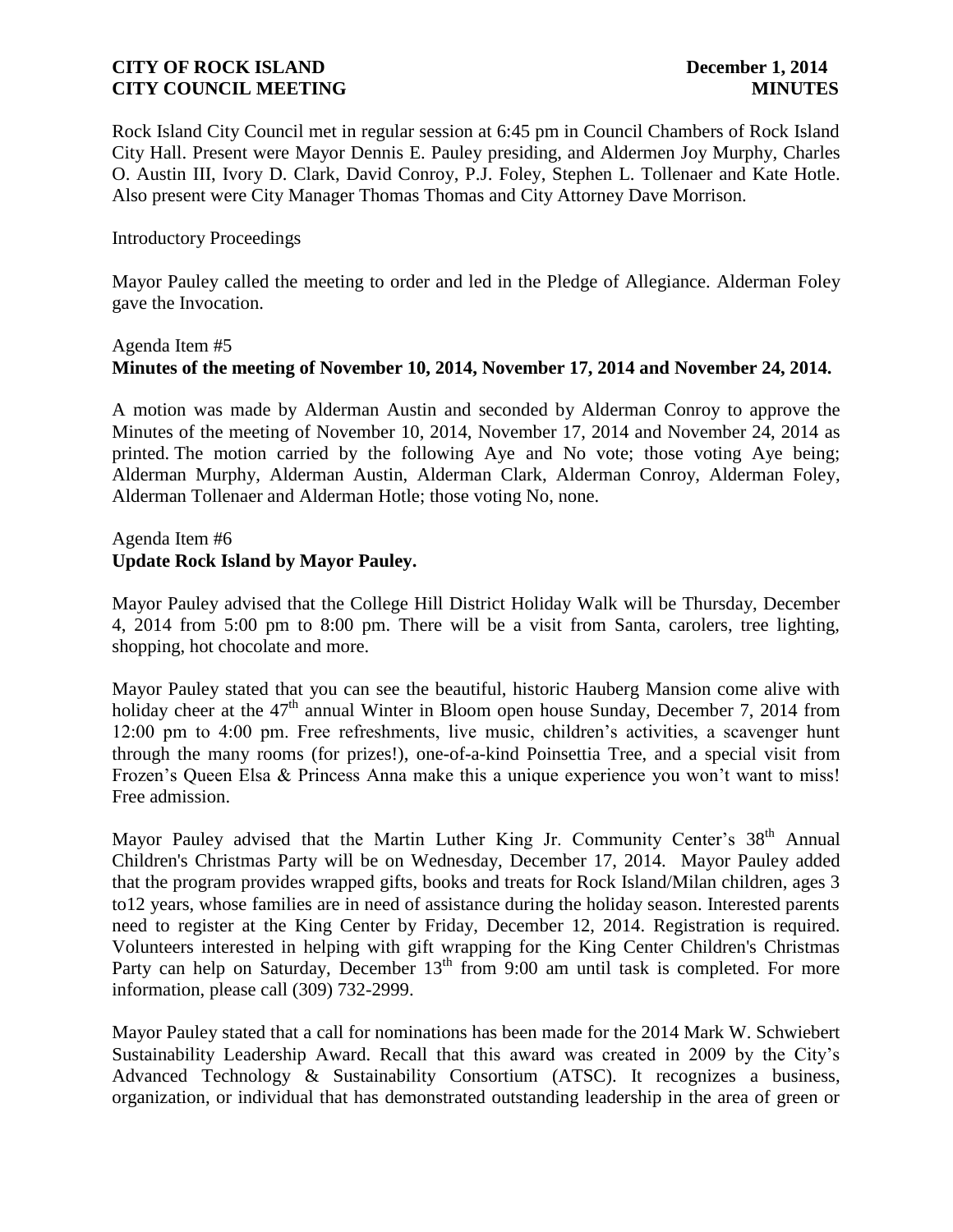sustainable initiatives. Mayor Pauley commented that the 2014 award will be presented at a February 2015 City Council meeting. A nomination form is available by calling (309) 732-2909 or online at www.rigov.org under Rock Island News. Nominations can be mailed to City of Rock Island, CED Department, 1528 Third Avenue, Rock Island, IL, 61201, faxed to (309) 732-2930, or sent via e-mail to dziembowski.magda@rigov.org. The deadline for nominations is December  $5^{\text{th}}$ .

#### Agenda Item #7

**Public Hearing on a request from Gurlen Kaur, owner of 2nd Avenue Market LLC, doing business as 2nd Avenue Market LLC for a waiver of the signature requirement to secure a liquor license at 1726 2nd Avenue.**

Mayor Pauley closed the regular meeting at 6:49 pm and opened a Public Hearing on a request from Gurlen Kaur, owner of 2<sup>nd</sup> Avenue Market LLC, doing business as 2<sup>nd</sup> Avenue Market LLC for a waiver of the signature requirement to secure a liquor license at 1726  $2<sup>nd</sup>$  Avenue.

Attorney Francis J. Coyle Jr. of  $208 \, 18^{th}$  Street stepped forward. Mayor Pauley swore in Attorney Coyle.

Attorney Coyle stated that he was at the meeting representing the owner who is in Des Moines, IA and couldn't be at the meeting.

Mayor Pauley stated that the form states that the owner lives in Bettendorf, IA. Attorney Coyle stated that the owner does live in Bettendorf, IA, but the owner had business in Des Moines and he is in Des Moines today.

Attorney Coyle indicated that the petitioners have worked diligently and tried to contact all of the people; they have provided signatures for a significant percentage of the non-adjacent landowners and have provided the signatures from every adjacent landowner that they could contact. Attorney Coyle added that the situation is that there are three landowners that have not responded. Attorney Coyle further discussed this issue. Attorney Coyle advised that this project has been worked on for a long time; this will be a full service grocery store. Attorney Coyle stated that the store will have fresh produce, meats and canned goods. Attorney Coyle added that it is anticipated that less than 20% of the gross revenues will be generated from liquor. Attorney Coyle noted that there are numerous apartments being put in for the public and private sector and they will need a place to go. Council and Attorney Coyle further discussed this item.

Mayor Pauley advised that there are three properties that are City owned; Arts Alley is two of the properties and the parking lot at the Plaza, so the City would have to write off on those properties. Mayor Pauley advised that the former Warehouse building is two of the signatures that they couldn't obtain; the other one is a former restaurant, which is right next to the U.S. Bank and the U.S. Bank is the other signature that they could not get.

Mayor Pauley advised that the other issue is that even if these signatures are waived and qualified for a liquor license, no liquor license would be given until the building is brought up to code. The Mayor pointed out that the building has not been brought up to code yet, and the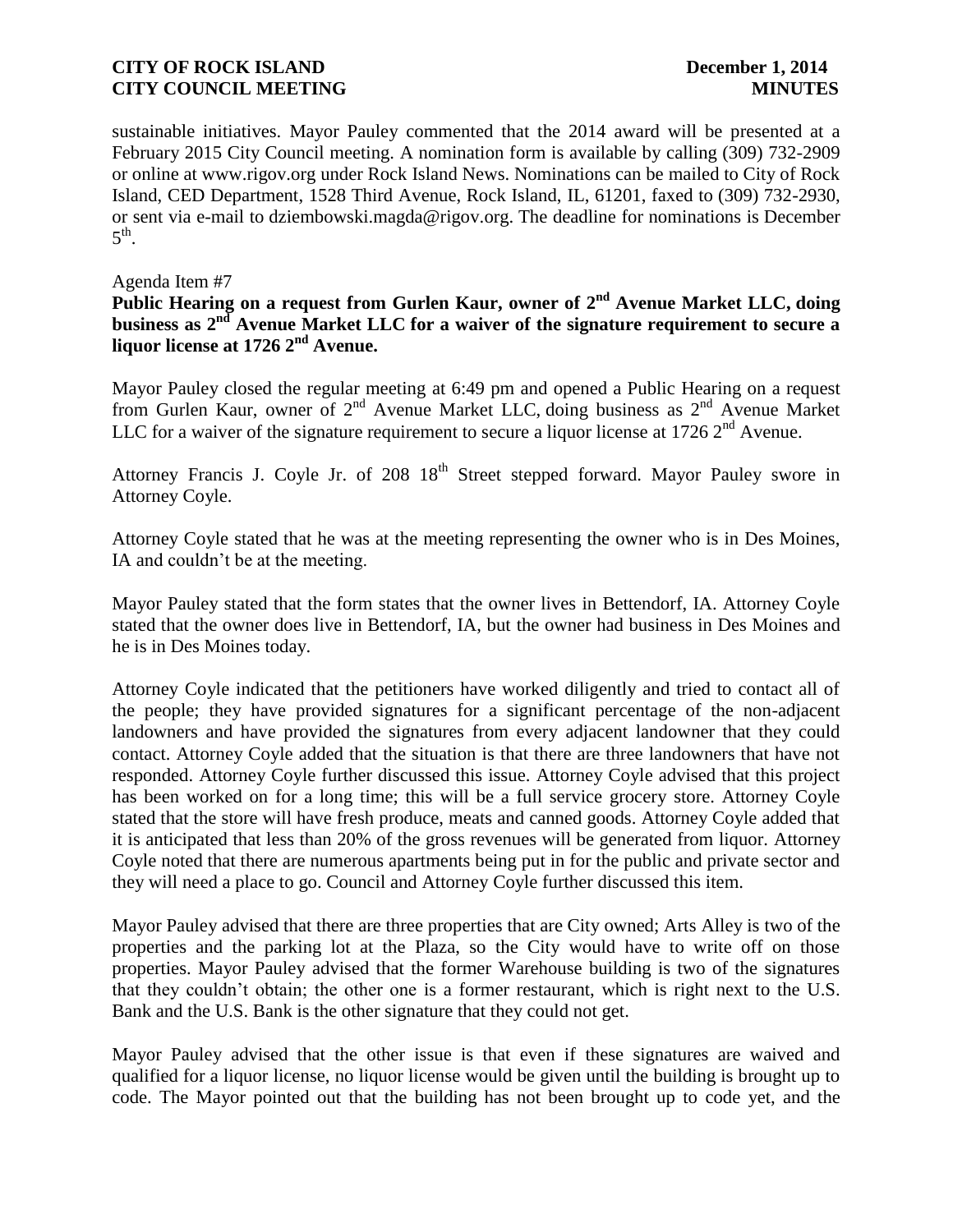property owner said that he would not improve the property unless he could get a liquor license. The Mayor stated that the owner would only have six months to have this building brought up to code or he will not receive this license if it were to be approved.

Attorney Coyle stated that this is understood; it would be a contingent liquor license. Attorney Coyle further discussed this issue.

Alderman Hotle inquired as to why have the liquor license before the building is brought up to code since there will be such a small percentage of alcohol sold. Attorney Coyle stated that it was designed to be a small percentage.

Alderman Tollenaer stated that the people will not invest the money without having a full service facility whatever the percentage of alcohol happens to be. Alderman Tollenaer and the rest of Council further discussed this issue.

Attorney Coyle advised that a liquor license would not be issued until the business is turn-key. Attorney Coyle added that the estimated project is between \$400,000.00 and \$500,000.00 and 20% of revenues are anticipated on beer, wine and liquor. Attorney Coyle and Council further discussed this issue. Mayor Pauley stated that this will be contingent upon the \$400,000.00 investment.

Council discussed the waiver of the signature requirement for this liquor license.

Alderman Murphy inquired about the experience these people have in running this type of business. Attorney Coyle stated that this will be their first full service grocery store; they have another store, which is a full service convenience store with alcohol in Des Moines, IA.

Mayor Pauley inquired as to whether there was anyone that wished to speak in favor of the waiver of the signature requirement for a liquor license at  $1726$   $2<sup>nd</sup>$  Avenue. No one stepped forward.

Mayor Pauley then inquired as to whether there was anyone who wished to speak in opposition to the waiver of the signature requirement for a liquor license at 1726  $2<sup>nd</sup>$  Avenue. No one stepped forward.

After more discussion and with no persons present to speak in favor of or in opposition to the waiver of the signature requirement for a liquor license at 1726 2<sup>nd</sup> Avenue, Mayor Pauley closed the Public Hearing and reconvened the regular meeting at 7:06 pm.

It was moved by Alderman Austin and seconded by Alderman Tollenaer to recommend to the Mayor/Liquor Commissioner to waive the signature requirement as requested and approve the liquor license.

Discussion followed. Alderman Hotle had concerns that the owner wasn't here to answer all of the questions.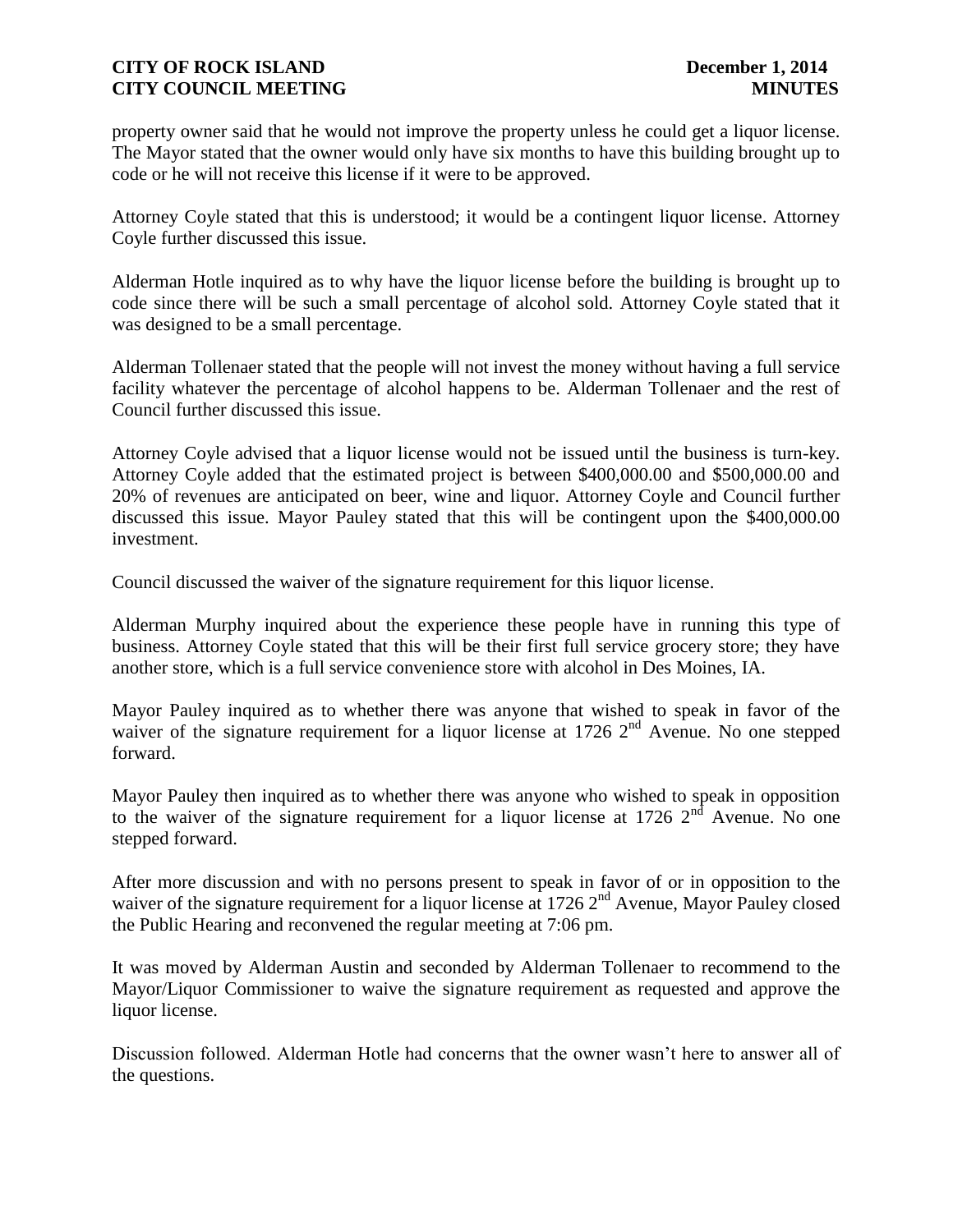Alderman Austin inquired as what the hours and days of operation would be. Attorney Coyle stated that it would be typical hours of a grocery store; in the morning until the restriction of 11:00 pm. Mayor Pauley noted that for this type of store with alcohol, the restriction would be 1:00 am.

Council further discussed this issue as it related to the signature requirement concerning how many signatures were needed and how many were obtained.

After more discussion, the motion carried by the following Aye and No vote; those voting Aye being; Alderman Austin, Alderman Clark, Alderman Conroy, Alderman Foley, Alderman Tollenaer and Alderman Hotle; those voting No, Alderman Murphy.

Mayor Pauley advised that the motion is approved, but it will be written up as a deferral until all of the work is done on the building.

### Agenda Item #8 **A Special Ordinance granting a Special Use Permit at 1826 31st Street.**

Alderman Conroy made a motion to combine items 8 through 18 into one motion, Alderman Tollenaer seconded the motion. The motion carried by the following Aye and No vote; those voting Aye being; Alderman Murphy, Alderman Austin, Alderman Clark, Alderman Conroy, Alderman Foley, Alderman Tollenaer and Alderman Hotle; those voting No, none.

#### **Note: Please refer to the motion for Agenda Items 8 through 18 after Agenda Item 20.**

Agenda Item #9 **A Special Ordinance amending a zoning district and zoning map at 2617 18th Avenue and 2711 18th Avenue**.

Agenda Item #10 **A Special Ordinance removing a handicapped parking space at 1124 19 ½ Avenue.** 

Agenda Item #11

**A Special Ordinance removing two metered parking spaces on the corner in front of QC Coffee and Pancake House located at 1831 3rd Avenue and establishing a handicapped parking space in front of the business.**

Agenda Item #12

**A Special Ordinance removing a metered parking space in front of the Rock Island Public Library at 401 19th Street and extending the two hour parking zone to cover the space.**

Agenda Item #13 **A Special Ordinance removing a handicapped parking space at 1312 32nd Street**.

Agenda Item #14 **A Special Ordinance regulating parking on private property at 3900 18th Avenue.**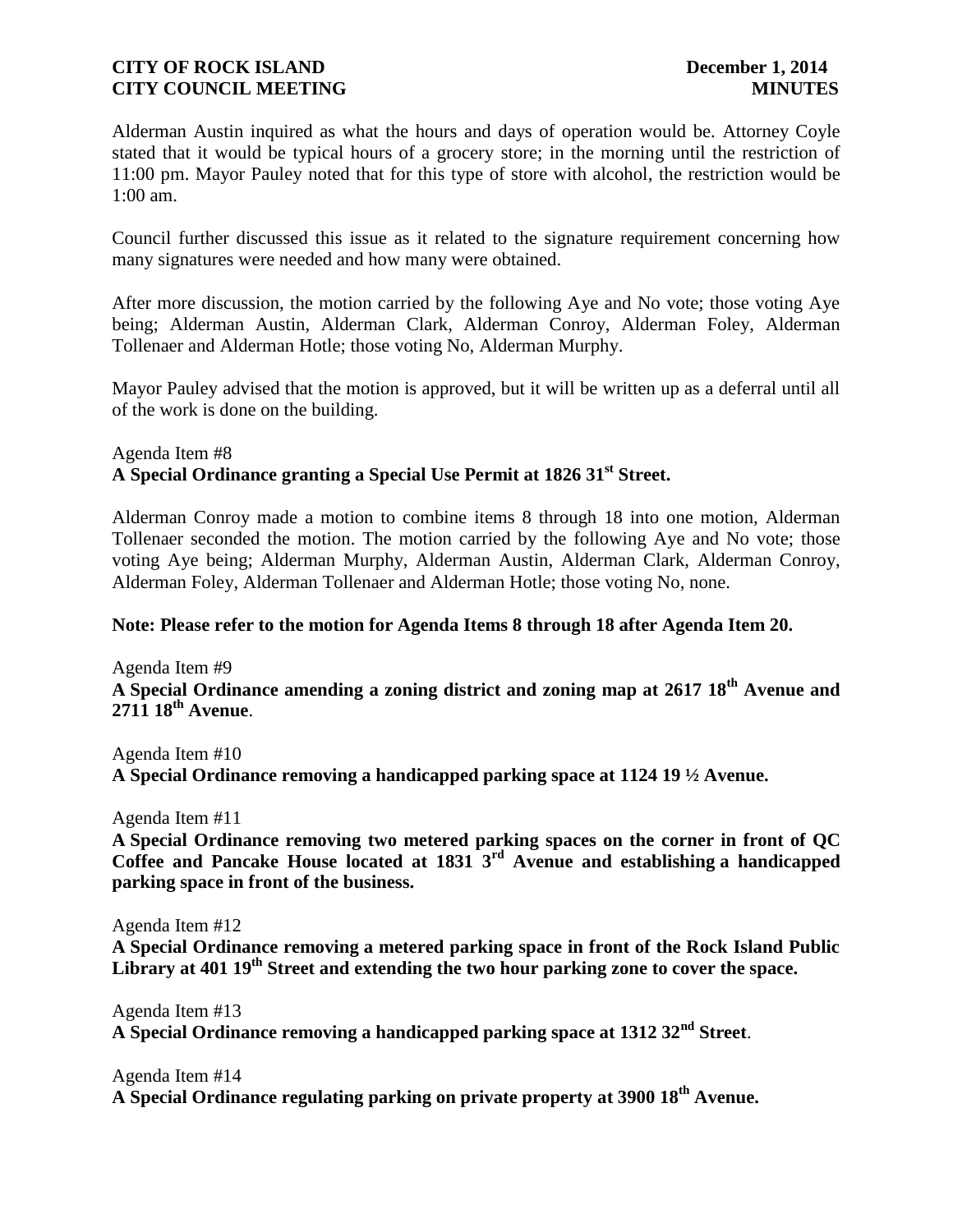#### Agenda Item #15

**A Special Ordinance removing three metered parking spaces in front of QC Coffee and Pancake House located on 19th Street and the two remaining metered parking spaces on 3 rd Avenue and extend the two hour parking zone to cover the entire area.**

Agenda Item #16 **A Special Ordinance establishing Type B residential permit parking only area on the west side of 12th Street between 20th and 21st Avenues.**

Agenda Item #17 **A Special Ordinance establishing a stop intersection at 16th Street regulating northbound and southbound traffic at its intersection with 21st Avenue.**

Agenda Item #18

**A Special Ordinance amending a Special Ordinance by establishing a four hour parking zone on the west side of 19th Street from 4 th Avenue south to the alley.**

Agenda Item #19 **Tax Abatement Resolutions**

It was moved by Alderman Austin and seconded by Alderman Murphy to adopt the resolutions. The motion carried by the following Aye and No vote; those voting Aye being; Alderman Murphy, Alderman Austin, Alderman Clark, Alderman Conroy, Alderman Foley, Alderman Tollenaer and Alderman Hotle; those voting No, none.

a. Resolution authorizing Tax Abatement in the amount of \$211,850.00, such funds to be provided from revenues of the Public Benefit, Wastewater and Park funds to pay principal and interest on General Obligation Refunding Bonds, series 2005.

b. Resolution authorizing Tax Abatement in the amount of \$425,000.00, such funds to be provided from revenues of the Public Benefit and Wastewater funds to pay principal and interest on General Obligation Bonds, series 2007.

c. Resolution authorizing Tax Abatement in the amount of \$537,197.50, such funds to be provided from revenues of the Public Benefit, TIF, Hydropower, Wastewater and Gaming funds to pay principal and interest on General Obligation Bonds, series 2008A and General Obligation Bonds, series 2008B.

d. Resolution authorizing Tax Abatement in the amount of \$306,182.50, such funds to be provided from revenues of the Downtown TIF fund to pay principal and interest on General Obligation Bonds, series 2008D.

e. Resolution authorizing Tax Abatement in the amount of \$50,493.33, such funds to be provided from revenues of the Hydropower fund to pay principal and interest on General Obligation Clean Renewable Energy Bonds, series 2008C.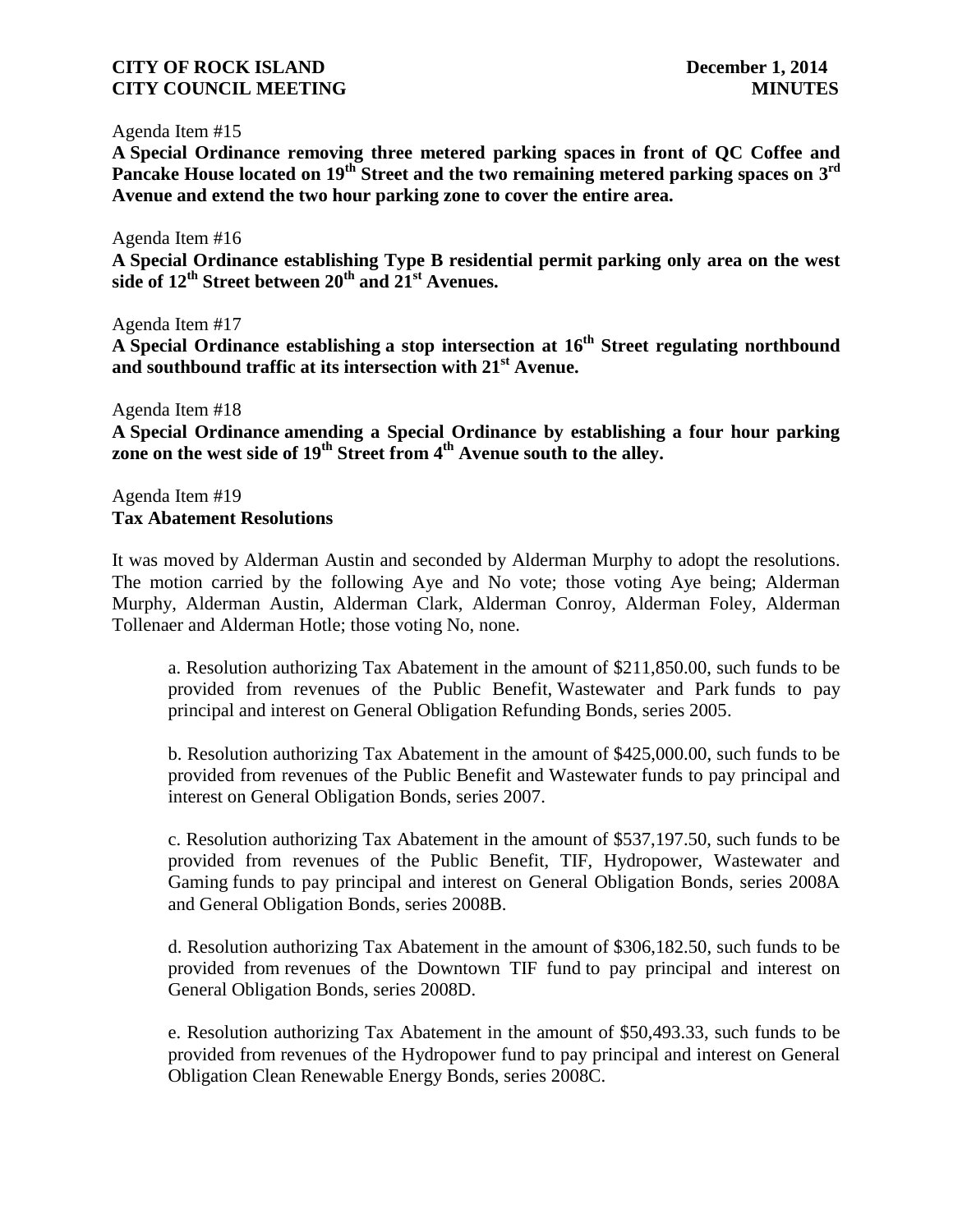f. Resolution authorizing Tax Abatement in the amount of \$866,175.00, such funds to be provided from revenues of the Public Benefit, Park and Recreation and Tax Increment Financing funds to pay principal and interest on General Obligation Bonds, series 2009A and General Obligation Bonds, series 2009B.

g. Resolution authorizing Tax Abatement in the amount of \$571,266.26, such funds to be provided from revenues of the Water fund and Wastewater fund to pay principal and interest on Taxable General Obligation Bonds, series 2010A BABs.

h. Resolution authorizing Tax Abatement in the amount of \$617,600.00, such funds to be provided from revenues of the Debt Services fund, Gaming and Water fund to pay principal and interest on General Obligation Bonds, series 2010B.

i. Resolution authorizing Tax Abatement in the amount of \$223,750.00, such funds to be provided from Debt Service fund and Sewer to pay principal and interest on General Obligation Bonds, series 2011A.

j. Resolution authorizing Tax Abatement in the amount of \$332,087.52, such funds to be provided from revenues of the Debt Service fund, Gaming, Sunset Marina and Water funds to pay principal and interest on General Obligation Bonds, series 2012A.

k. Resolution authorizing Tax Abatement in the amount of \$741,368.76, such funds to be provided from revenues of the Debt Service fund and Gaming to pay principal and interest on General Obligation Bonds, series 2013A.

l. Resolution authorizing Tax Abatement in the amount of \$114,670.00, such funds to be provided from revenues of the Gaming fund to pay principal and interest on Taxable General Obligation Bonds, series 2013B.

Agenda Item #20 **CLAIMS**

It was moved by Alderman Austin and seconded by Alderman Tollenaer to accept the following reports and authorize payments as recommended. The motion carried by the following Aye and No vote; those voting Aye being; Alderman Murphy, Alderman Austin, Alderman Clark, Alderman Conroy, Alderman Foley, Alderman Tollenaer and Alderman Hotle; those voting No, none.

a. Report from the Human Resources Department regarding payment in the amount of \$6,464.58 to Dave Morrison for legal services rendered for the month of November.

b. Report from the Human Resources Department regarding payment in the amount of \$1,705.75 to MidAmerican Energy Company for general liability claim.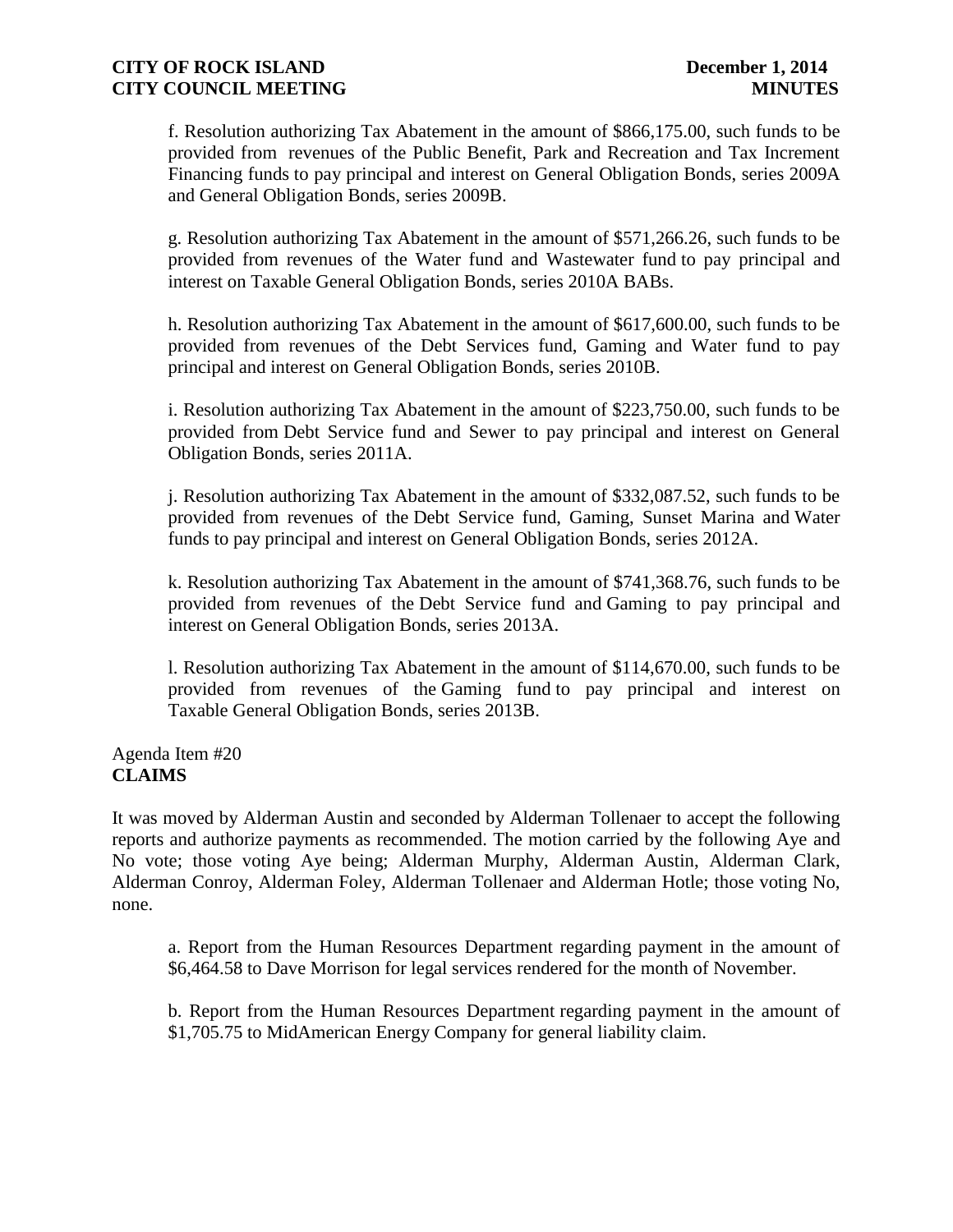c. Report from the Public Works Department regarding payment #2 and final in the amount of  $$40,018.52$  to Langman Construction, Inc. for services provided for the 13<sup>th</sup> Street Water Main,  $5<sup>th</sup>$  Avenue to  $7<sup>th</sup>$  Avenue project.

d. Report from the Public Works Department regarding payment #1 and final in the amount of \$43,380.26 to Chicagoland Trenchless Rehabilitation for services provided for the 2014 Sewer Cleaning and Televising Program project.

e. Report from the Public Works Department regarding payment #2 and final in the amount of \$155,149.07 to Langman Construction, Inc. for services provided for the  $7<sup>th</sup>$ Avenue Resurfacing:  $30<sup>th</sup>$  Street to  $38<sup>th</sup>$  Street project.

f. Report from the Public Works Department regarding payment #2 and final in the amount of \$17,199.41 to Langman Construction, Inc. for services provided for the 2014 Southwest Rock Island Street Patching project.

g. Report from the Public Works Department regarding payment #3 in the amount of \$24,817.60 to Greenspace Associates for services provided for the 2014 Sod Replacement Program project.

h. Report from the Public Works Department regarding payment #2 and final in the amount of \$23,448.51 to Langman Construction, Inc. for services provided for the 2014 Catch Basin and Manhole Program projects.

i. Report from the Public Works Department regarding payment #12 in the amount of \$576,759.99 to Gilbane Building Company for construction services provided for the Rock Island Police Station project.

#### **Agenda Items 8-18**

Alderman Conroy stated that in regards to point of order; he had made a motion to combine Agenda items 8 through 18 earlier, but did not make a motion to consider, suspend the rules and pass the ordinances. At this time, Alderman Conroy moved to consider, suspend the rules and pass the ordinances for those items and Alderman Tollenaer seconded. The motion carried by the following Aye and No vote; those voting Aye being; Alderman Murphy, Alderman Austin, Alderman Clark, Alderman Conroy, Alderman Foley, Alderman Tollenaer and Alderman Hotle; those voting No, none.

#### Agenda Item #21

**Claims for the weeks of November 7 through November 13 in the amount of \$1,127,496.30 and November 14 through November 20 in the amount of \$2,136,458.21 and payroll for the weeks of October 27 through November 9 in the amount of \$1,323,976.74 and November 10 through November 23 in the amount of \$1,350,284.99.**

Alderman Clark moved and Alderman Tollenaer seconded to allow the claims and payroll. The motion carried by the following Aye and No vote; those voting Aye being; Alderman Murphy,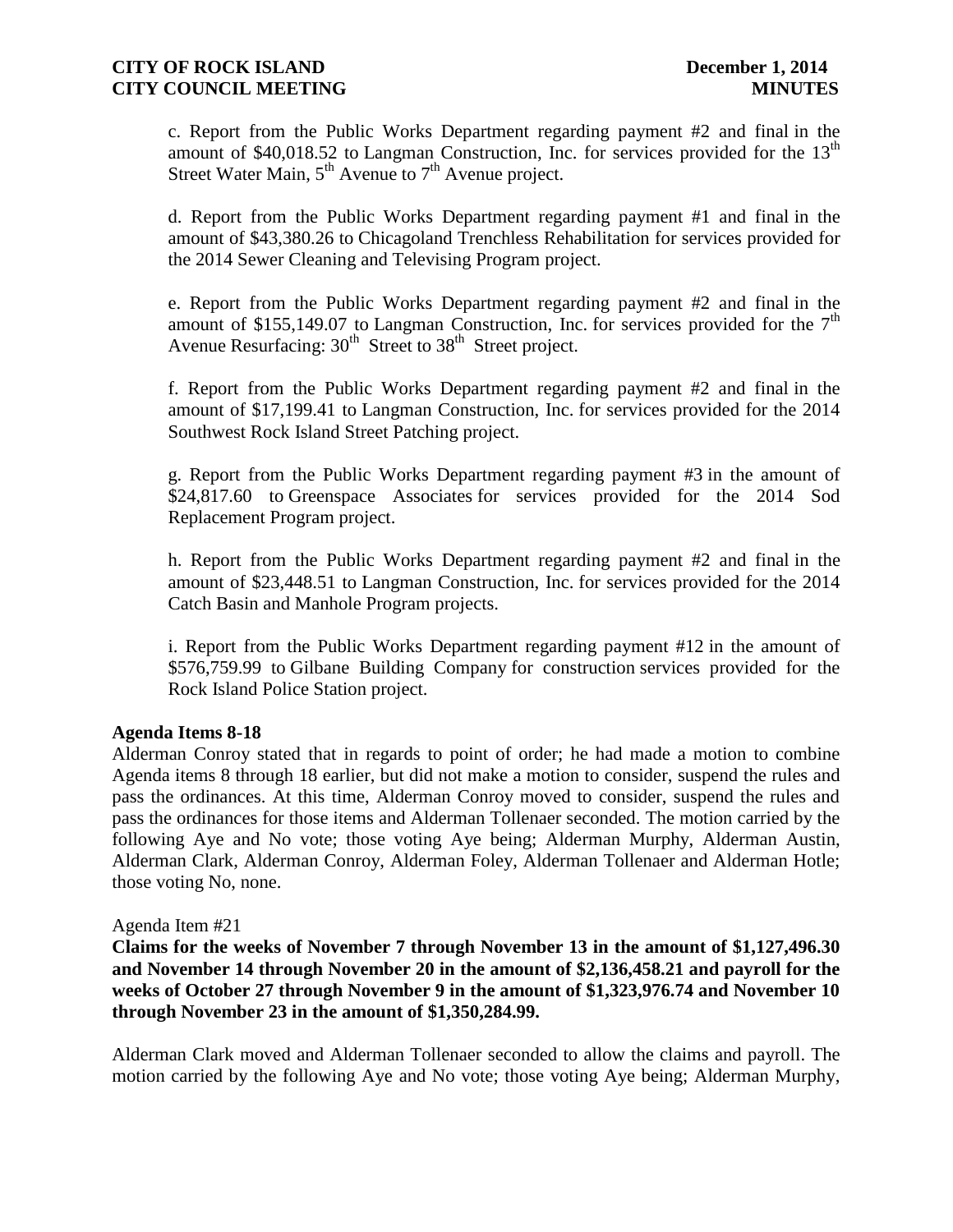Alderman Austin, Alderman Clark, Alderman Conroy, Alderman Foley, Alderman Tollenaer and Alderman Hotle; those voting No, none.

# Agenda Item #22 **Purchase Card Claims for the month of October in the amount of \$70,444.39.**

It was moved by Alderman Conroy and seconded by Alderman Murphy to approve the purchase card claims. The motion carried by the following Aye and No vote; those voting Aye being; Alderman Murphy, Alderman Austin, Alderman Clark, Alderman Conroy, Alderman Foley, Alderman Tollenaer and Alderman Hotle; those voting No, none.

#### Agenda Item #23

# **Report from the Public Works Department regarding request for qualifications from consulting firms to provide recommendations and design for the HVAC system upgrades at Central Fire Station.**

Alderman Foley moved and Alderman Conroy seconded to approve Miner Consulting Engineers, P.C. as recommended and authorize the engineering division to enter into negotiations with them for a service agreement. The motion carried by the following Aye and No vote; those voting Aye being; Alderman Murphy, Alderman Austin, Alderman Clark, Alderman Conroy, Alderman Foley, Alderman Tollenaer and Alderman Hotle; those voting No, none.

#### Agenda Item #24

# **Report from the Human Resources Department regarding a proposed labor agreement between the City and the International Association of Firefighters (IAFF) for the period of March 31, 2014 through December 31, 2018.**

It was moved by Alderman Tollenaer and seconded by Alderman Murphy to approve the agreement as recommended and authorize the City Manager to execute the contract documents.

Comments followed. Alderman Conroy stated that this is stepping out of any boundaries that any community has done by offering a five year contract, and making a secure workplace for the City's firefighters is a pretty unique thing to happen in this area.

After comments, the motion carried by the following Aye and No vote; those voting Aye being; Alderman Murphy, Alderman Austin, Alderman Clark, Alderman Conroy, Alderman Foley, Alderman Tollenaer and Alderman Hotle; those voting No, none.

#### Agenda Item #25

### **Report from the Police Department regarding a contract with Rock Island Housing Authority for police services at the Housing Authority properties.**

Note: Agenda Item  $#25$  was tabled at the November  $10<sup>th</sup>$  Council meeting.

Alderman Conroy moved and Alderman Clark seconded to take item #25 from the table and place it back on the Agenda.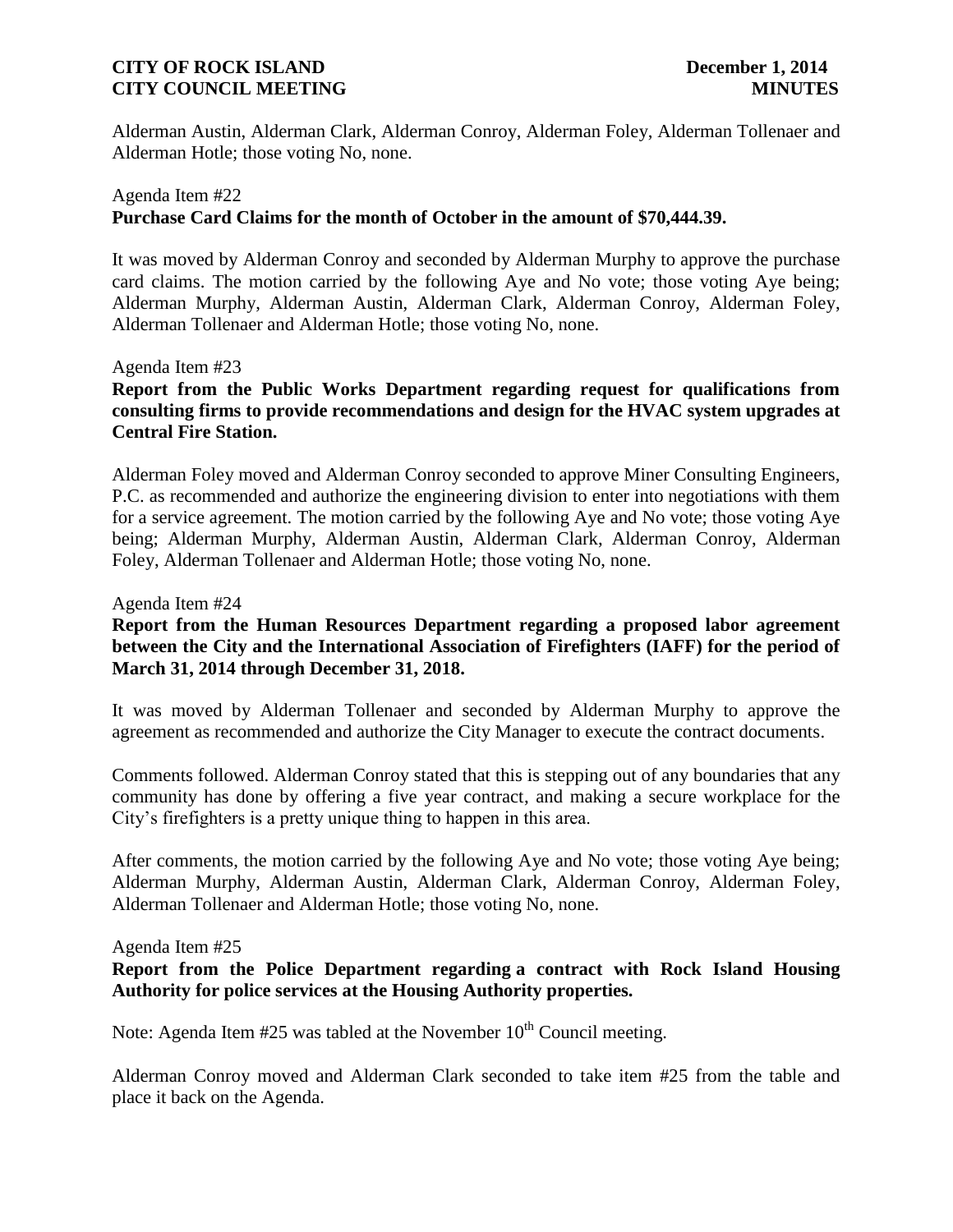Mayor Pauley stated that a motion remains on the floor - Alderman Clark moved and Alderman Murphy seconded to approve the contract as recommended and authorize the City Manager to execute the contract documents. The roll was then called and the motion carried by the following Aye and No vote; those voting Aye being; Alderman Murphy, Alderman Austin, Alderman Clark, Alderman Conroy, Alderman Foley, Alderman Tollenaer and Alderman Hotle; those voting No, none.

#### Agenda Item #26

### **Report from the Community and Economic Development Department regarding a lease agreement with American Bank and Trust for an ATM drive through lane on the south side of 4th Avenue between 16th and 17th Streets.**

It was moved by Alderman Austin and seconded by Alderman Foley to approve the lease agreement as recommended, subject to minor City Attorney modifications and authorize the City Manager to execute the contract documents. The motion carried by the following Aye and No vote; those voting Aye being; Alderman Murphy, Alderman Austin, Alderman Clark, Alderman Conroy, Alderman Foley, Alderman Tollenaer and Alderman Hotle; those voting No, none.

#### Agenda Item #27

**Report from the Finance Department regarding an Ordinance authorizing the issuance of General Obligation Bonds, Series 2014A to finance part of the construction of the new police facility and Taxable General Obligation Bonds, Series 2014B to finance redevelopment project costs for the 11th Street redevelopment project.**

Alderman Tollenaer moved and Alderman Clark seconded to consider the ordinance.

Discussion followed. Alderman Austin inquired upon Finance Director Cynthia Parchert to explain the details of this item.

Ms. Parchert advised that the City is working with Speer Financial on these offerings. Ms. Parchert stated that in regards to the Police Facility, approximately \$10 million in qualified tax exempt bonds are being issued and \$15 million for the  $11<sup>th</sup>$  Street Redevelopment to refinance the City's line of credit.

Alderman Austin inquired as to whether this is good timing in regards to favorable rates. Ms. Parchert stated yes. Ms. Parchert added that the City has had the bond rating call with Moody's, and the City should be getting information back from them tomorrow on the bond rating. Ms. Parchert commented that she is confident that the City will maintain the AA rating. Ms. Parchert indicated that the bond sale will take place on December  $8<sup>th</sup>$ . Ms. Parchert advised that this item will come back to Council next week, and the representative from Speer Financial will be in attendance at the Council meeting to present the bids.

After discussion, the motion carried by the following Aye and No vote; those voting Aye being; Alderman Murphy, Alderman Austin, Alderman Clark, Alderman Conroy, Alderman Foley, Alderman Tollenaer and Alderman Hotle; those voting No, none.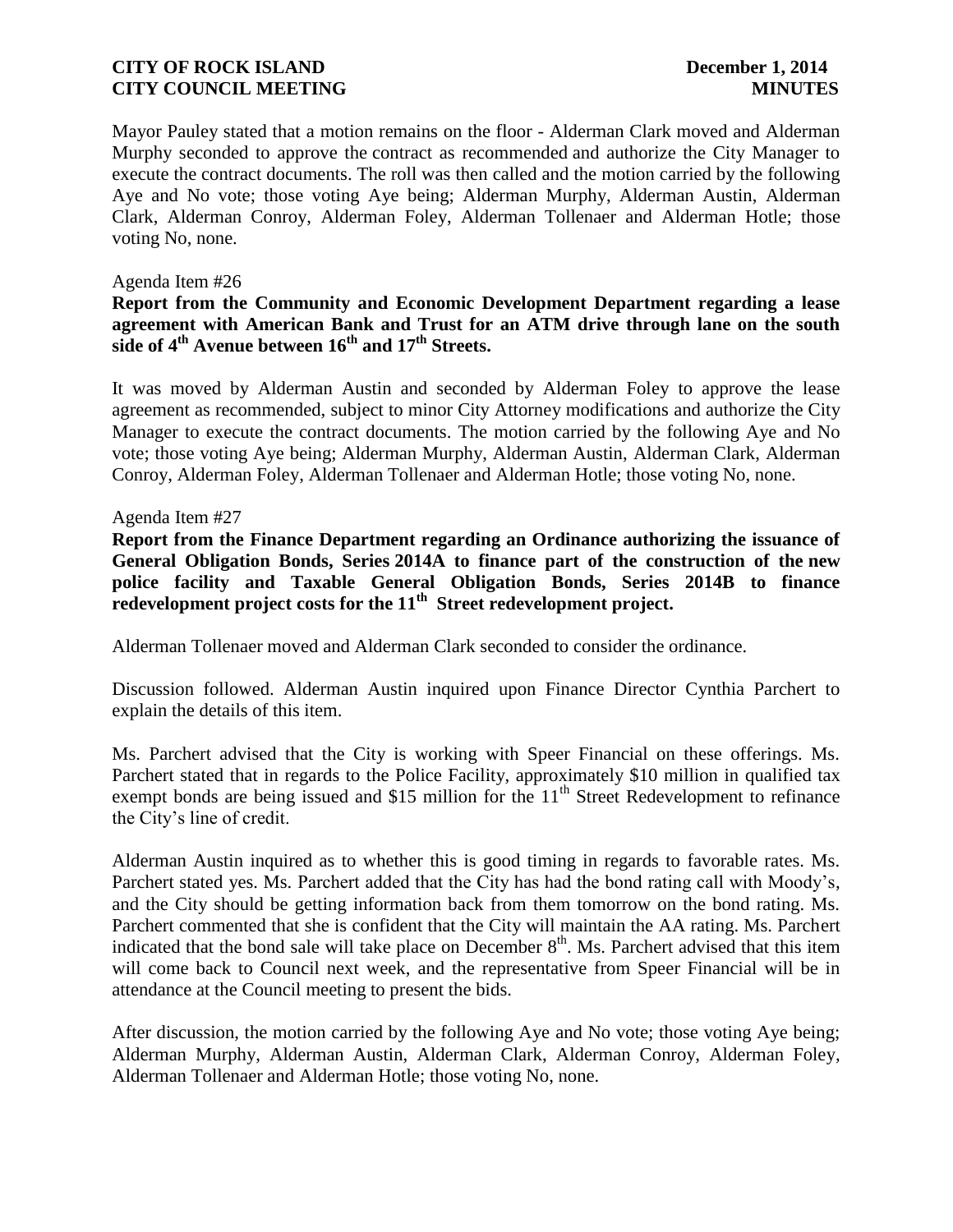#### Agenda Item #28

**Report from General Administration regarding a Special Ordinance amending a Special Ordinance for Chapter 7, Article IX, Section 7-233(b) of the Code of Ordinances regarding establishing a \$100.00 minimum fee for the removal of refuse and debris**.

It was moved by Alderman Conroy and seconded by Alderman Tollenaer to consider, suspend the rules and pass the ordinance.

Discussion followed. Alderman Murphy inquired as to whether this would affect every resident's free pick-up. Mayor Pauley stated no.

After discussion, the motion carried by the following Aye and No vote; those voting Aye being; Alderman Murphy, Alderman Austin, Alderman Clark, Alderman Conroy, Alderman Foley, Alderman Tollenaer and Alderman Hotle; those voting No, none.

#### Agenda Item #29

**Report from General Administration regarding a Special Ordinance amending a Special Ordinance for Chapter 13, Article II, Section 13-25 of the Code of Ordinances regarding a \$2.00 increase in the monthly refuse charge**.

Alderman Tollenaer moved and Alderman Austin seconded to consider, suspend the rules and pass the ordinance. The motion carried by the following Aye and No vote; those voting Aye being; Alderman Murphy, Alderman Austin, Alderman Clark, Alderman Conroy, Alderman Foley, Alderman Tollenaer and Alderman Hotle; those voting No, none.

#### Agenda Item #30

**Report from General Administration regarding a Special Ordinance amending a Special Ordinance for Chapter 13, Article II, Section 13-38(b) of the Code of Ordinances regarding an increase in the minimum charge for removal of weeds and grass from \$15.00 to \$100.00.**

It was moved by Alderman Foley and seconded by Alderman Conroy to consider, suspend the rules and pass the ordinance.

Comments followed. Mayor Pauley stated that the City is not trying to raise a bunch of money with this; the City is trying to keep people from abusing the issue in which case, the City would then have to go out and cut the weeds and grass.

After comments, the motion carried by the following Aye and No vote; those voting Aye being; Alderman Murphy, Alderman Austin, Alderman Clark, Alderman Conroy, Alderman Foley, Alderman Tollenaer and Alderman Hotle; those voting No, none.

#### Agenda Item #31

**Report from General Administration regarding a Special Ordinance amending a Special Ordinance for Chapter 16, Section 16-36(c) of the Code of Ordinances regarding establishing a fee of \$35.00 for water shutoff notices for nonpayment.**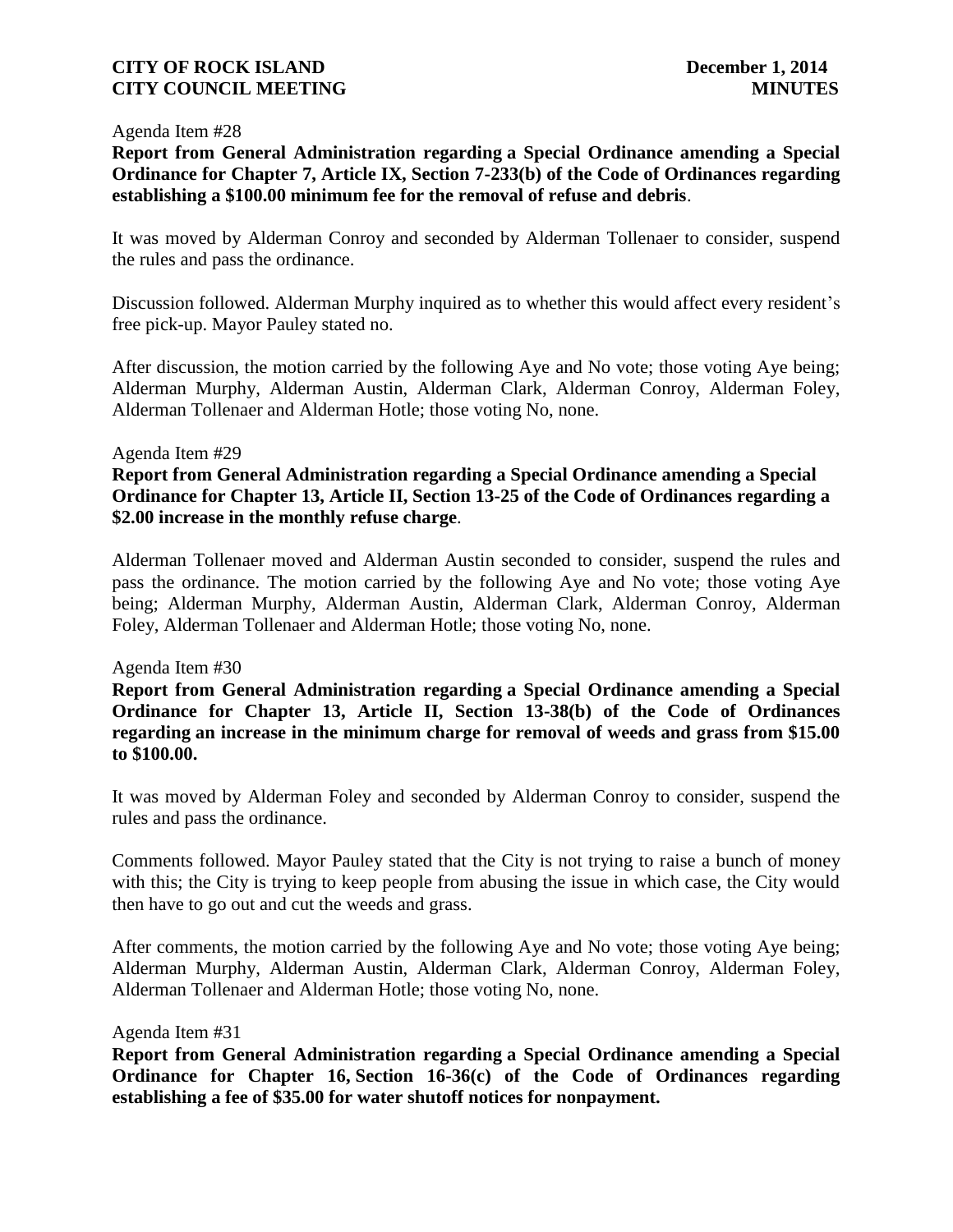Alderman Tollenaer moved and Alderman Murphy seconded to consider, suspend the rules and pass the ordinance.

Discussion followed. Alderman Conroy stated that he would not be voting for this item; it should be a step measure. Alderman Conroy added that the first time it could be \$10.00 and maybe do it a second time. Alderman Conroy further discussed this issue.

Alderman Hotle stated that she would not be voting for this item. Alderman Hotle added that she agreed with some of Alderman Conroy's comments. Alderman Hotle indicated that she understands where staff is coming from on this issue. However, Alderman Hotle thought that the City should try to be very helpful to the people that are getting themselves into this situation of having their water shut off. Alderman Hotle added that she was not in support of adding an additional fee.

Alderman Clark stated that he would not be voting for this item and he didn't understand where staff was coming from.

Alderman Murphy inquired as to whether staff has considered some type of progressive fee. Finance Director Cynthia Parchert stated no, staff has not. Ms. Parchert advised that the first fee could be waived. Ms. Parchert added that this is currently done with any late fees. Ms. Parchert further discussed this issue.

Alderman Clark discussed the additional \$35.00 proposed fee as it related to the \$65.00 fee that is currently charged to turn water service back on. Council further discussed this issue.

After more discussion on alternative measures that were suggested, Alderman Austin moved to Table item #31 for one week, Alderman Foley seconded. The motion carried by the following Aye and No vote; those voting Aye being; Alderman Murphy, Alderman Austin, Alderman Clark, Alderman Conroy, Alderman Foley, Alderman Tollenaer and Alderman Hotle; those voting No, none.

Mayor Pauley stated to Ms. Parchert to come back to Council next week with alternatives.

#### Agenda Item #32

**Report from the Community and Economic Development Department regarding a Resolution identifying a partnership with GROWTH to submit an application to IHDA for funding through the Blight Reduction Program and an agreement with GROWTH for Blight Reduction Program Services.**

It was moved by Alderman Hotle and seconded by Alderman Murphy to adopt the resolution as recommended, approve the agreement, subject to minor attorney modifications and authorize the City Manager to execute the contract documents. The motion carried by the following Aye and No vote; those voting Aye being; Alderman Murphy, Alderman Austin, Alderman Conroy, Alderman Foley, Alderman Tollenaer and Alderman Hotle; those voting No, none. Alderman Clark abstained.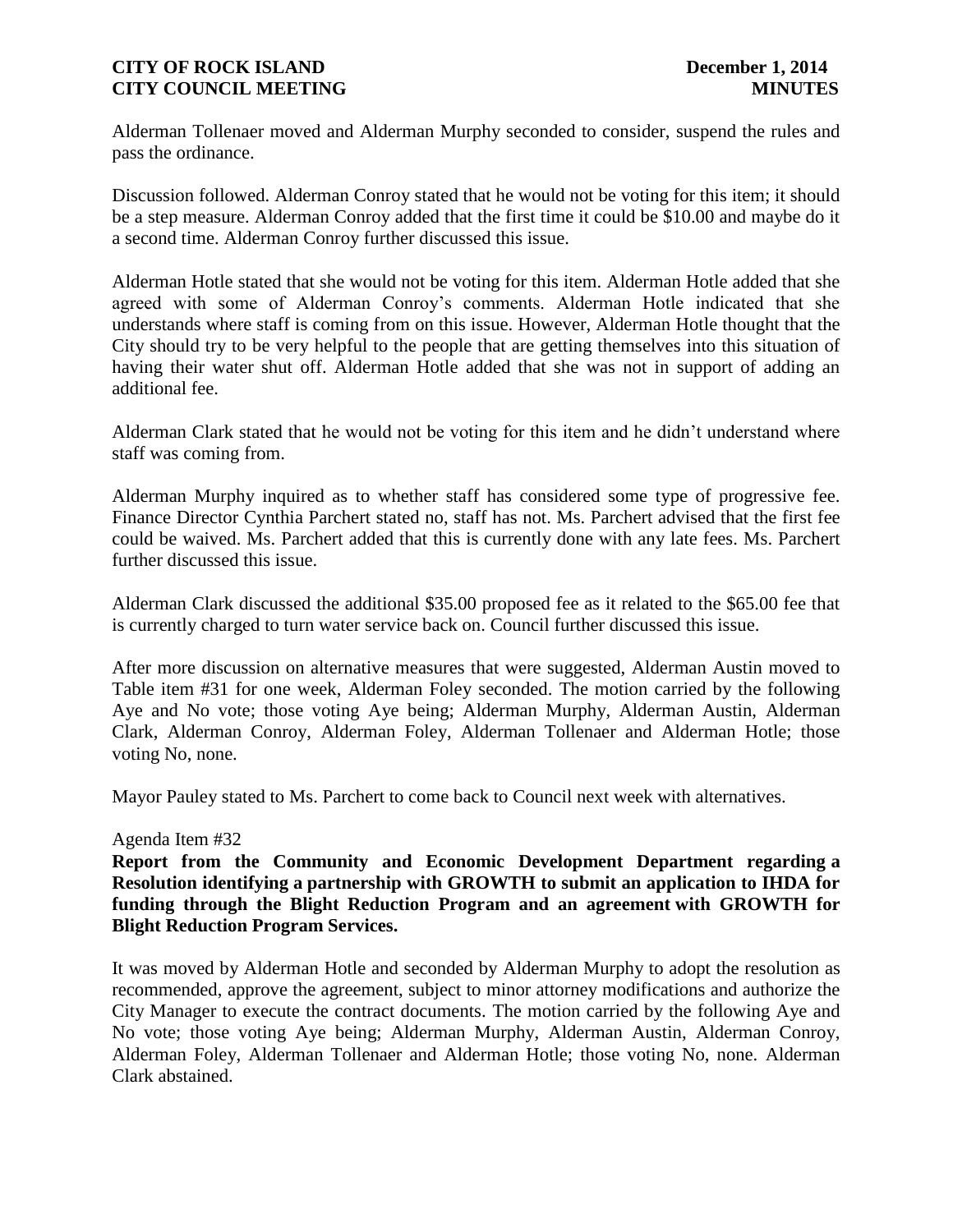#### Agenda Item #33

# **Report from the Community and Economic Development Department regarding the Jumer's Casino Rock Island TIF Surplus, recommending to declare a surplus of funds in TIF 4 in the amount of \$553,127.99.**

It was moved by Alderman Austin and seconded by Alderman Conroy to declare the surplus of funds as recommended and authorize the Finance Director to return these surplus funds to the Rock Island County treasurer for distribution. The motion carried by the following Aye and No vote; those voting Aye being; Alderman Murphy, Alderman Austin, Alderman Clark, Alderman Conroy, Alderman Foley, Alderman Tollenaer and Alderman Hotle; those voting No, none.

#### Agenda Item #34

### **Report from the Community and Economic Development Department regarding a two-lot minor subdivision final plat of CVS/Pharmacy Rock Island located at the site of the former Audubon Elementary School at 2617 18th Avenue**.

It was moved by Alderman Murphy and seconded by Alderman Hotle to approve the final plat as recommended. The motion carried by the following Aye and No vote; those voting Aye being; Alderman Murphy, Alderman Austin, Alderman Clark, Alderman Conroy, Alderman Foley, Alderman Tollenaer and Alderman Hotle; those voting No, none.

#### Agenda Item #35

# **Report from the Mayor regarding an appointment to the Sunset Marina Boaters Advisory Committee.**

Alderman Hotle moved and Alderman Murphy seconded to approve the appointment as recommended. The motion carried by the following Aye and No vote; those voting Aye being; Alderman Murphy, Alderman Austin, Alderman Clark, Alderman Conroy, Alderman Foley, Alderman Tollenaer and Alderman Hotle; those voting No, none.

Mr. Rick Riley was appointed to the Sunset Marina Boaters Advisory Committee to represent the 500 Dock with a term to expire on June 1, 2017.

#### Agenda Item #36 **Other Business.**

Alderman Foley wanted everyone to be aware that Conan Dalton, a former traveling soccer teammate passed away. Alderman Foley stated Conan and his family will be kept in our thoughts and prayers.

Alderman Murphy discussed American Express and how they supported small businesses across America on Small Business Saturday.

Alderman Murphy reminded everyone to Shop Rock Island. Alderman Murphy stated that Luxury Hair Boutique is located Downtown in the Shoppes on  $2^{nd}$ . Alderman Murphy advised that they sell a large variety of 100% virgin hair extensions. Alderman Murphy commented that